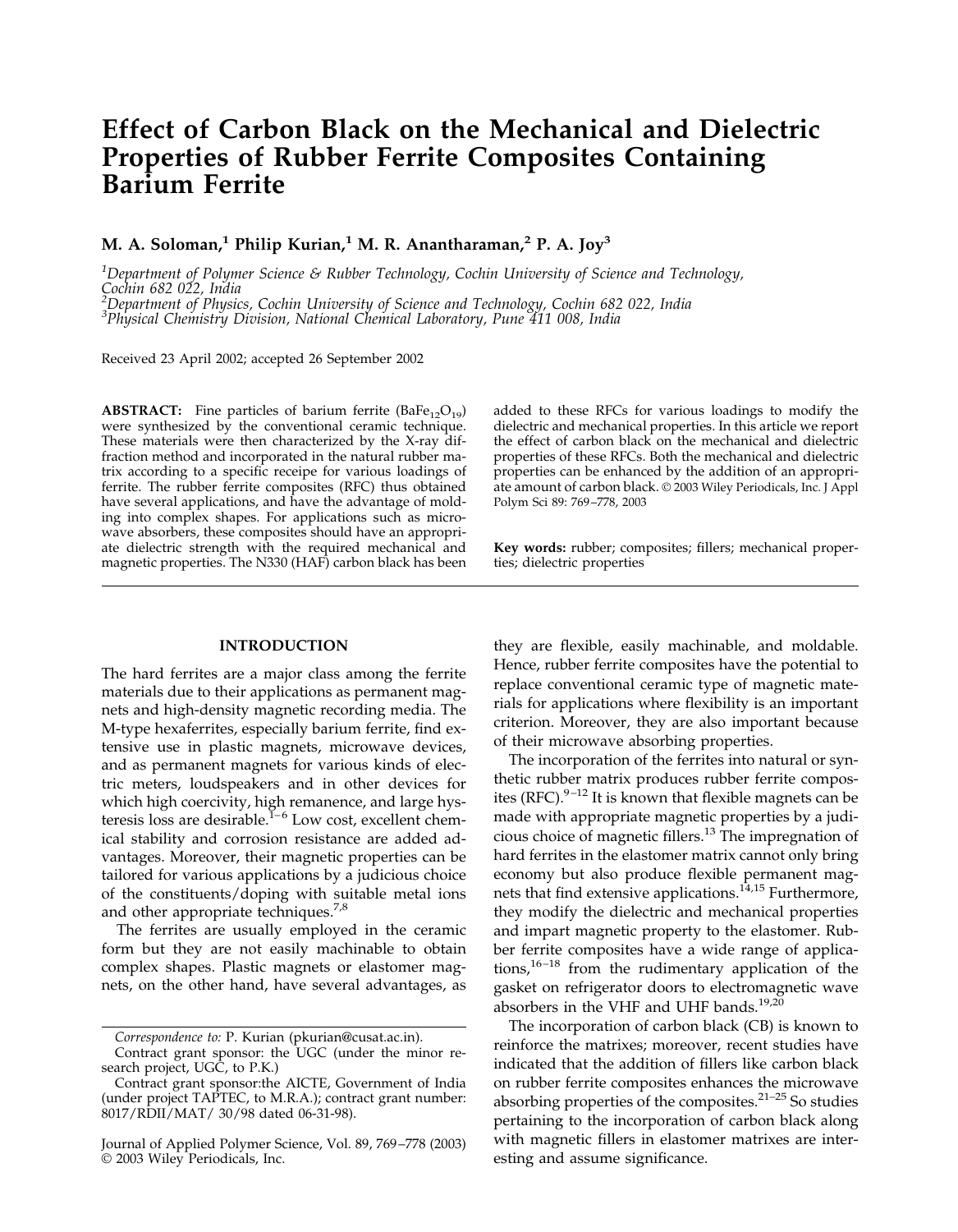

**Figure 1** Representative hysteresis loop for RFC containing BaF.

In the present study, barium ferrite (BaF) prepared by the ceramic technique is incorporated into a natural rubber matrix according to a specific recipe for various loadings to produce RFCs. From this, an RFC having optimum loading of BaF is selected as the control compound and composites containing N 330 carbon black are prepared for various loadings. The mechanical and dielectric properties of these composites containing carbon black were determined and are presented here.

# **EXPERIMENTAL**

# **Preparation of barium ferrite**

Barium ferrite in large quantities were synthesized by the ceramic technique.<sup>26</sup> For this pure  $\alpha$ -Fe<sub>2</sub>O<sub>3</sub> prepared by the decomposition of freshly prepared ferrous oxalate dihydrate (FOD) at 500°C, is mixed with barium carbonate. They were homogenized thoroughly and presintered at 500°C for 3 h. After three sets of homogenization and presintering, these were then fired at 1200°C for several hours.

#### **X-ray powder diffraction**

The structural parameters of BaF were evaluated by employing the X-ray powder diffractometer (Rigaku Dmax-C) with Cu  $K_{\alpha}$  ( $\lambda$  = 1.5405 Å) and the monophasic nature of the sample were ascertained. The average particle size was determined by using the Debye Scherrer equation,

$$
\delta = \frac{0.9\lambda}{\beta \cos \theta} \tag{1}
$$

where  $\delta$  is the particle size,  $\lambda$  is the wavelength of the X-ray,  $\beta$  is the full-width half maximum in radians, and  $\theta$  is the Bragg angle. The lattice parameter (a), the interatomic spacing (d), and their relative intensities  $(I/I_0 \times 100)$  were also determined. The surface area  $A_s$ per gram  $(m^2/g)$  was evaluated using the equation,

$$
A_s = 6000/D\rho \tag{2}
$$

where *D* is the diameter of the particle (nm) and  $\rho$  is the density  $(g/cc)$ .<sup>27</sup>

#### **Incorporation of fillers in natural rubber matrix**

These precharacterized BaF were then incorporated in a natural rubber (ISNR 5 grade) matrix according to a specific recipe. The details are cited elsewhere.<sup>15</sup> The RFC were prepared for various loadings of BAF, ranging from 40 to 120 parts per hundred parts of rubber (phr) in steps of 20. Studies carried out earlier<sup>28</sup> on RFC have shown that the percolation threshold was not reached even at a loading of 120 phr of magnetic fillers. Hence, RFC containing 80 phr loading of BaF was taken as the control compound for further loadings of carbon black. RFC containing carbon black was prepared for various loadings namely 10 to 50 phr, in steps of 10. The carbon black employed for the study was N330 (HAF), supplied by M/S Philips Carbon Ltd., Cochin Unit, Cochin, India.

The mixing was first carried out in a Brabender Plasticorder model PL 3S at 70°C for 10 min at a speed of 50 rpm. This was then homogenized using a two roll mixing mill (15  $\times$  33 cm) as per ASTM D 3182-89.

# **Determination of cure characteristics of rubber ferrite composites**

Goettfert elastograph model 67.85 was utilized for the determination of cure characteristics of the RFC. The



**Figure 2** Representative hysteresis loop for RFC containing 80 phr BaF and carbon black.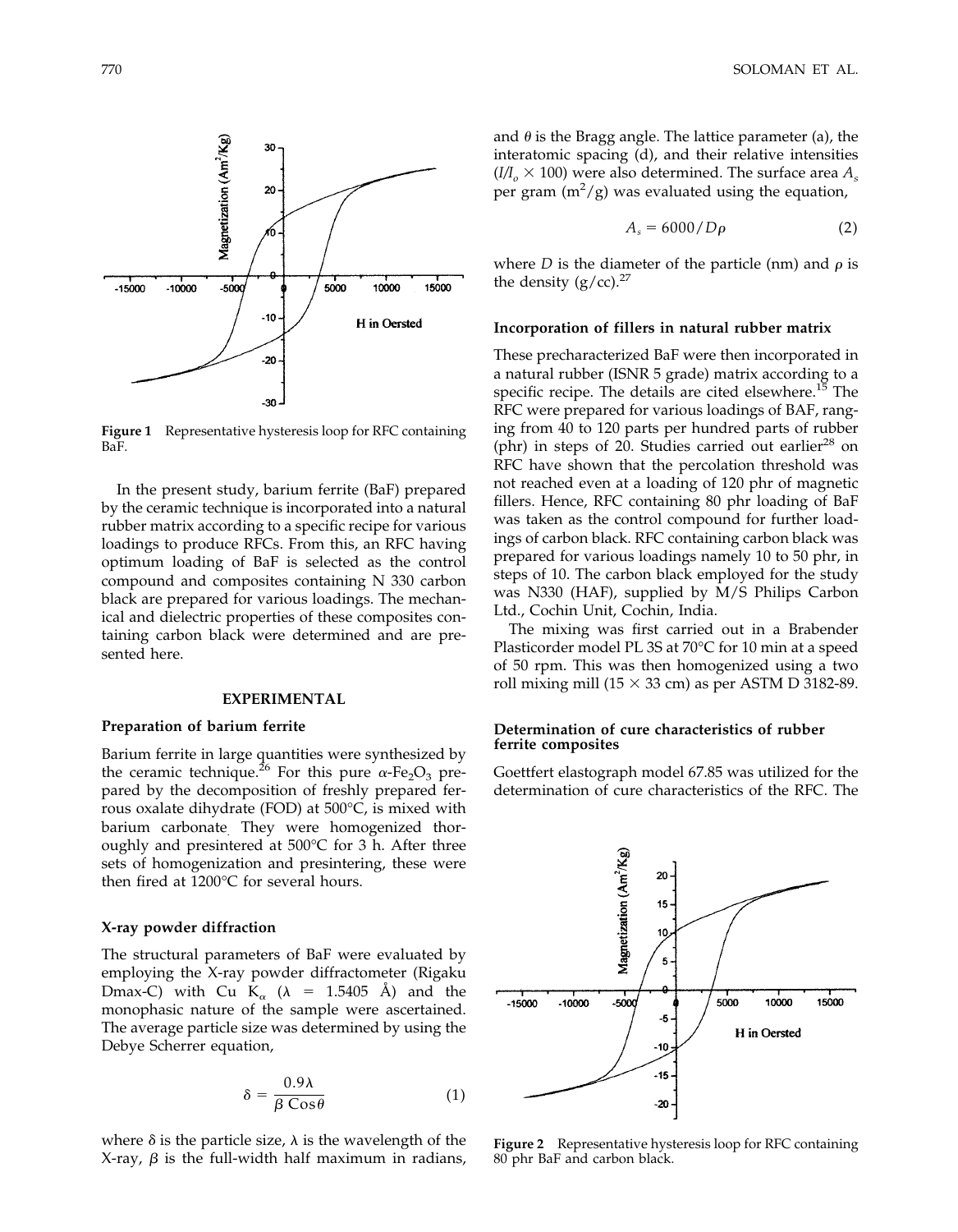| Magnetic Properties of Ceramic BaF and NR-Based RFC Containing Various Loading of BaF |                            |                                                 |                                                  |           |  |  |  |
|---------------------------------------------------------------------------------------|----------------------------|-------------------------------------------------|--------------------------------------------------|-----------|--|--|--|
| Barium ferrite<br>loading<br>$(\text{phr})$                                           | Coercivity, $H_c$<br>(A/m) | Magnetic<br>remanence, $M_{\nu}$<br>$(Am^2/kg)$ | Saturation<br>magnetization, $Ms$<br>$(Am^2/kg)$ | $M_r/M_s$ |  |  |  |
| 40                                                                                    | 3458                       | 8.10                                            | 14.94                                            | 0.54      |  |  |  |
| 60                                                                                    | 3468                       | 11.57                                           | 21.01                                            | 0.55      |  |  |  |
| 80                                                                                    | 3468                       | 13.68                                           | 24.81                                            | 0.55      |  |  |  |
| 100                                                                                   | 3468                       | 15.49                                           | 28.25                                            | 0.55      |  |  |  |
| 120                                                                                   | 3468                       | 17.44                                           | 31.71                                            | 0.55      |  |  |  |
| Ceramic BaF                                                                           | 3468                       | 30.52                                           | 58.83                                            | 0.52      |  |  |  |

**TABLE I**

**TABLE II**

**Magnetic Properties of NR-Based RFC Containing 80 phr of BaF and Various Loading of Carbon Black**

| Carbon black<br>loading<br>$(\text{phr})$ | Coercivity, $H_c$<br>(A/m) | Magnetic<br>remanence, $M_r$<br>$(Am^2/kg)$ | Saturation<br>magnetization, $M_s$<br>$(Am^2/kg)$ | $M_r/M_s$ |
|-------------------------------------------|----------------------------|---------------------------------------------|---------------------------------------------------|-----------|
| 0                                         | 3468                       | 13.68                                       | 24.81                                             | 0.55      |
| 10                                        | 3509                       | 13.08                                       | 23.98                                             | 0.55      |
| 20                                        | 3509                       | 12.48                                       | 22.79                                             | 0.55      |
| 30                                        | 3509                       | 11.65                                       | 21.56                                             | 0.54      |
| 40                                        | 3509                       | 11.07                                       | 20.18                                             | 0.55      |
| 50                                        | 3509                       | 10.41                                       | 18.76                                             | 0.56      |

**TABLE III The Tensile Parameters and the Hardness of the Rubber ferrite Composites Containing Carbon Black**

| Carbon black<br>loading (phr) | Tensile strength<br>(M Pa) | Elongation at break<br>(%) | 200% modulus<br>(M Pa) | 300% modulus<br>(M Pa) | Hardness<br>(Shore A) |
|-------------------------------|----------------------------|----------------------------|------------------------|------------------------|-----------------------|
|                               | 18.70                      | 504.86                     | 5.49                   | 8.59                   | 47                    |
| 10                            | 19.78                      | 515.30                     | 6.17                   | 9.48                   | 48                    |
| 20                            | 20.63                      | 619.22                     | 6.52                   | 10.42                  | 51                    |
| 30                            | 21.29                      | 624.15                     | 8.51                   | 12.75                  | 54                    |
| 40                            | 19.89                      | 495.13                     | 7.89                   | 12.39                  | 61                    |
| 50                            | 18.84                      | 483.69                     | 9.43                   | 13.96                  | 65                    |



**Figure 3** Variation of tensile strength vs. loading of carbon black.

cure parameters of the composites, both with and without carbon black, were determined at 150°C.

# **Preparation of test specimen**

The specimens for testing the mechanical and dielectric properties were prepared by compression molding on an electrically heated hydraulic press having 45  $\times$  45-cm platens at a pressure of 140 kg cm<sup>-2</sup> in a standard mold. The rubber compounds were vulcanized up to their respective cure time at 150°C. Dumbbell specimens for the tensile test and disc shaped samples for dielectric studies were then cut from the vulcanized sheet using standard dies.

# **Evaluation of mechanical properties**

The tensile properties of the composites were determined on an Instron Universal Testing Machine,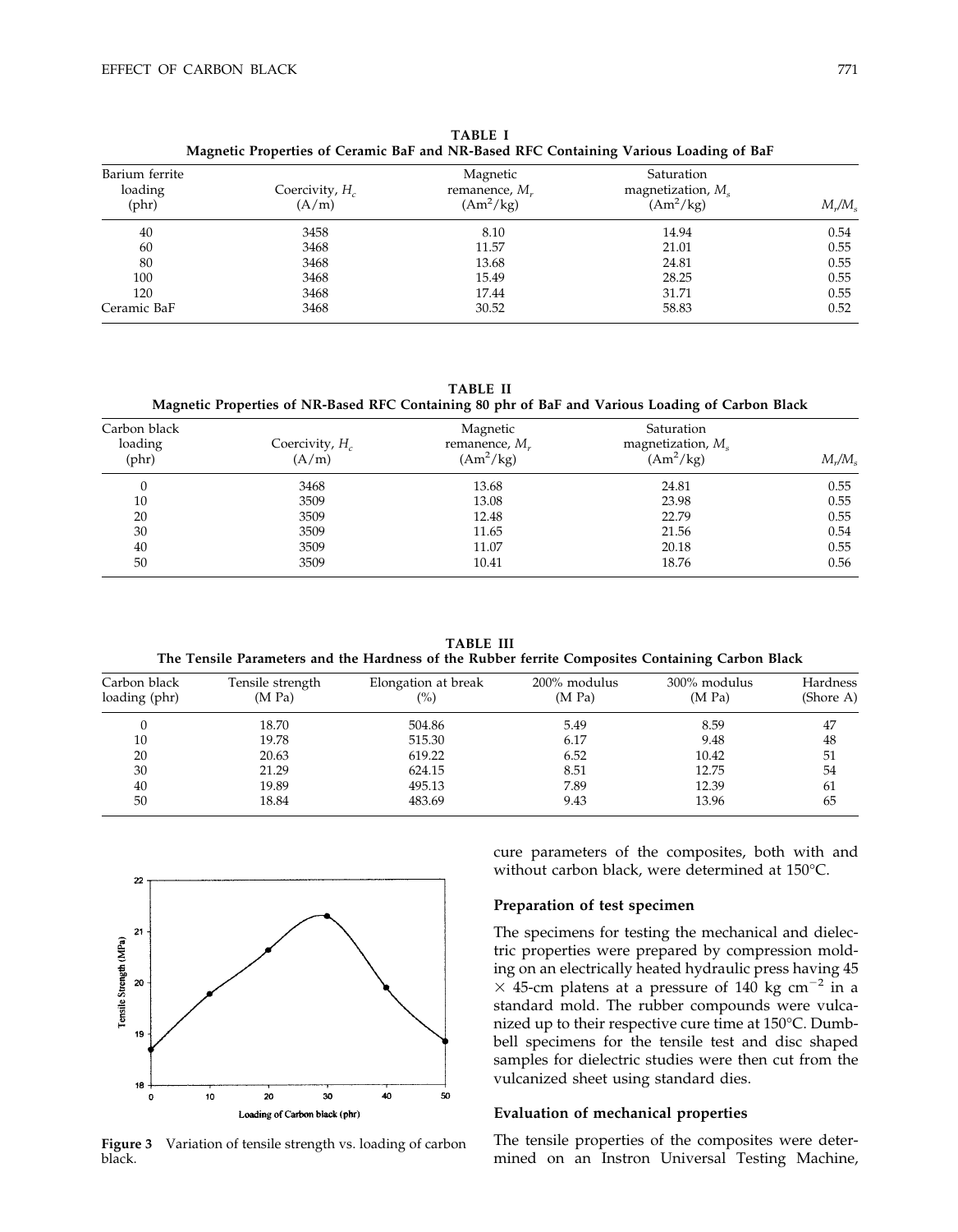

Figure 4 (a–h) Dielectric constant vs. frequency at different temperatures.

Model 4411 Test System, using a crosshead speed of  $500$  mm min<sup>-1</sup> as per ASTM D 412-87. The tensile strength, elongation at break, and modulus at 300% elongation were evaluated.

# **Hardness**

The hardness (shore A) of the molded samples were tested using a Zwick 3114 hardness tester in accordance with ASTM D 2240-86. The tests were carried out on mechanically unstressed samples of 12 mm diameter and 6 mm thickness. A load of 12.5 *N* was applied to ensure firm contact with the specimens and readings were taken after 10 s of indentation.

# **Evaluation of dielectric properties**

The dielectric studies of both ceramic and rubber ferrite composites were carried out using a dielectric cell and an impedance analyzer model: HP 4285 A. The details of these measurements are cited elsewhere.<sup>18</sup> Disc-shaped samples were used for the evaluation dielectric constant. The capacitance and dielectric loss in the frequency range 100 kHz– 8 MHz were found out. Dielectric constant or relative permittivity were calculated using the formula

$$
\varepsilon_r = \frac{C \times t}{\varepsilon_0 A} \tag{3}
$$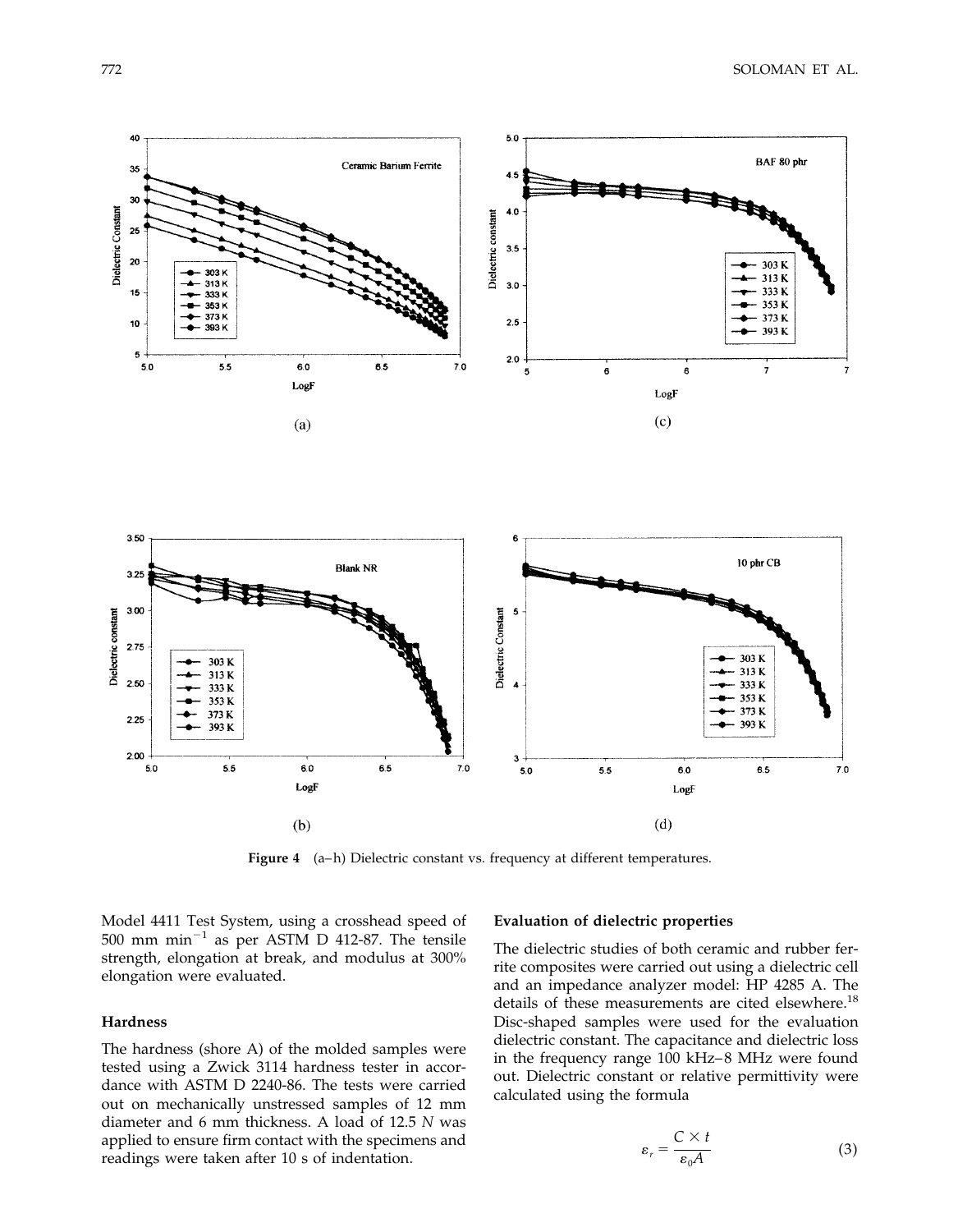



**Figure 4** (*Continued from the previous page*)

where *t* is the thickness of the sample, *C* the capacitance, *A* the area of cross-section of the sample, and  $\epsilon_0$  is the permitivity of free space.  $\epsilon_r$  is the relative permittivity of the material, which is a dimensionless quantity. From these measurements  $\epsilon_r$ and tan  $\delta$  for both ceramic and RFC were determined.

The entire data acquisition and evaluation of the dielectric constant were automated by using a package called LabVIEW, based on G programming. This was carried out with the aid of a base package supplied by M/S National Instruments. The characteristic feature of this automatic data acquisition is that 20,000 data points or more can be acquired in a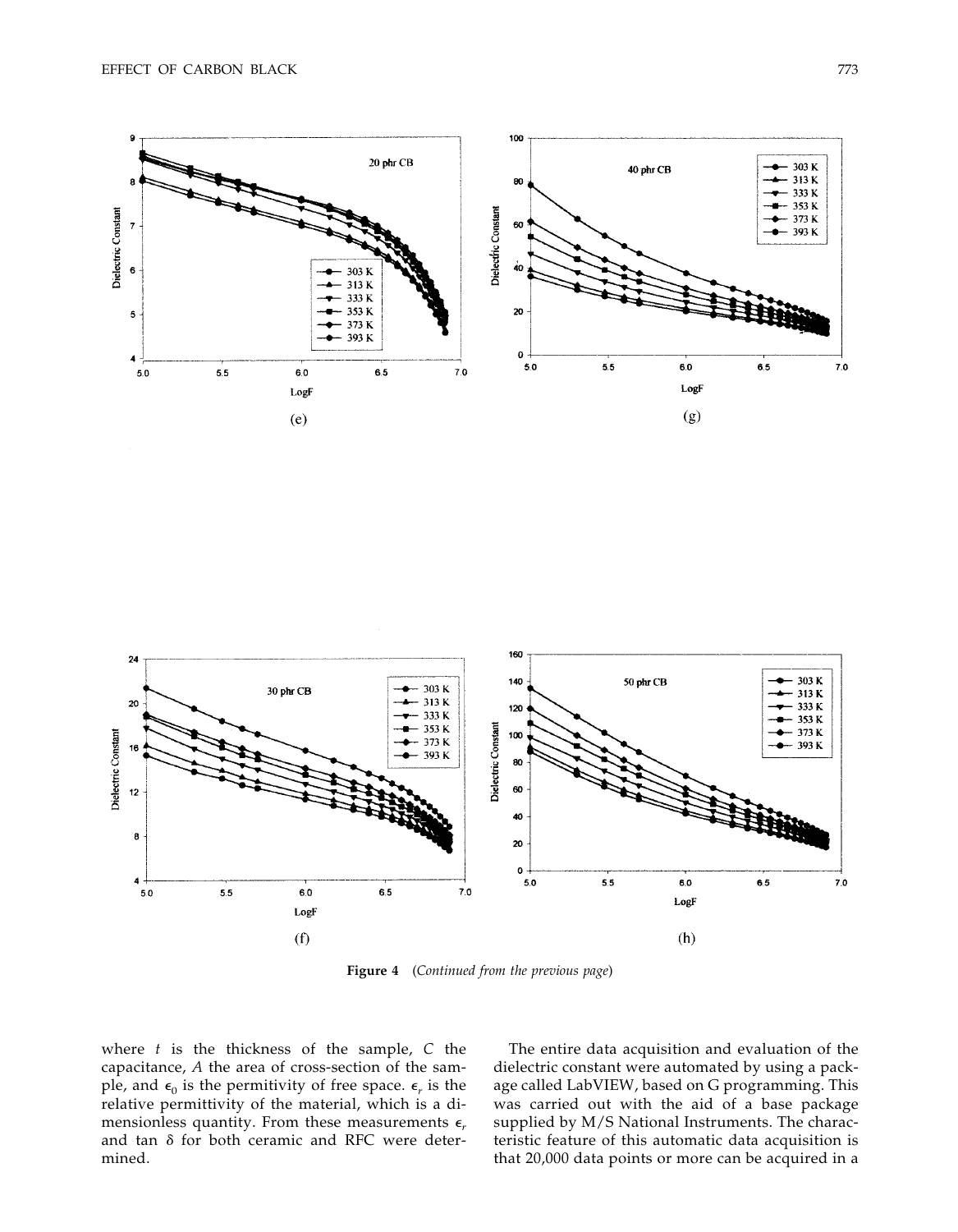

120

**Figure 5** (a–f) Dielectric constant vs. loading of carbon black at different frequencies and various temperatures.

matter of minutes and the data can be plotted and analyzed.

### **RESULTS AND DISCUSSION**

From the X-ray powder diffractograms of BaF, and subsequent evaluation of structural parameters indicates that the compounds are monophasic and crystalline in nature, without any detectable impurities. The interatomic spacing (d) and their relative intensities  $(I/I_0 \times 100)$  match well with that of the reported values in the literature.<sup>29</sup>

The magnetization measurements were carried out using a Vibrating Sample Magnetometer (VSM) and the hysteresis loop of some typical composites are

shown in Figures 1 and 2. Figure 1 depicts the hysteresis loop of RFC containing 80 phr of BaF, whereas the Figure 2 depicts that of the same RFC with 50 phr of carbon black. From the hysteresis loop, loop parameters, namely saturation magnetization (*Ms*), magnetic remanence  $(M_r)$ , coercivity  $(H_c)$ , and  $M_r/M_s$  were evaluated. Reported value of  $M<sub>s</sub>$  for barium ferrite is 72 emu/g at 20°C while that of the barium ferrite filler used in this particular study exhibit a  $M_s$  of  $\approx 60$  $\text{emu/g}$  at 30°C, and this compares very well. The details of these magnetic measurements for the RFC are shown in Tables 1 and 2. It can be seen that the saturation magnetization value increases linearly with the incorporation of the magnetic filler. The saturation magnetization  $(M_{rfc})$  value of the composites contain-

100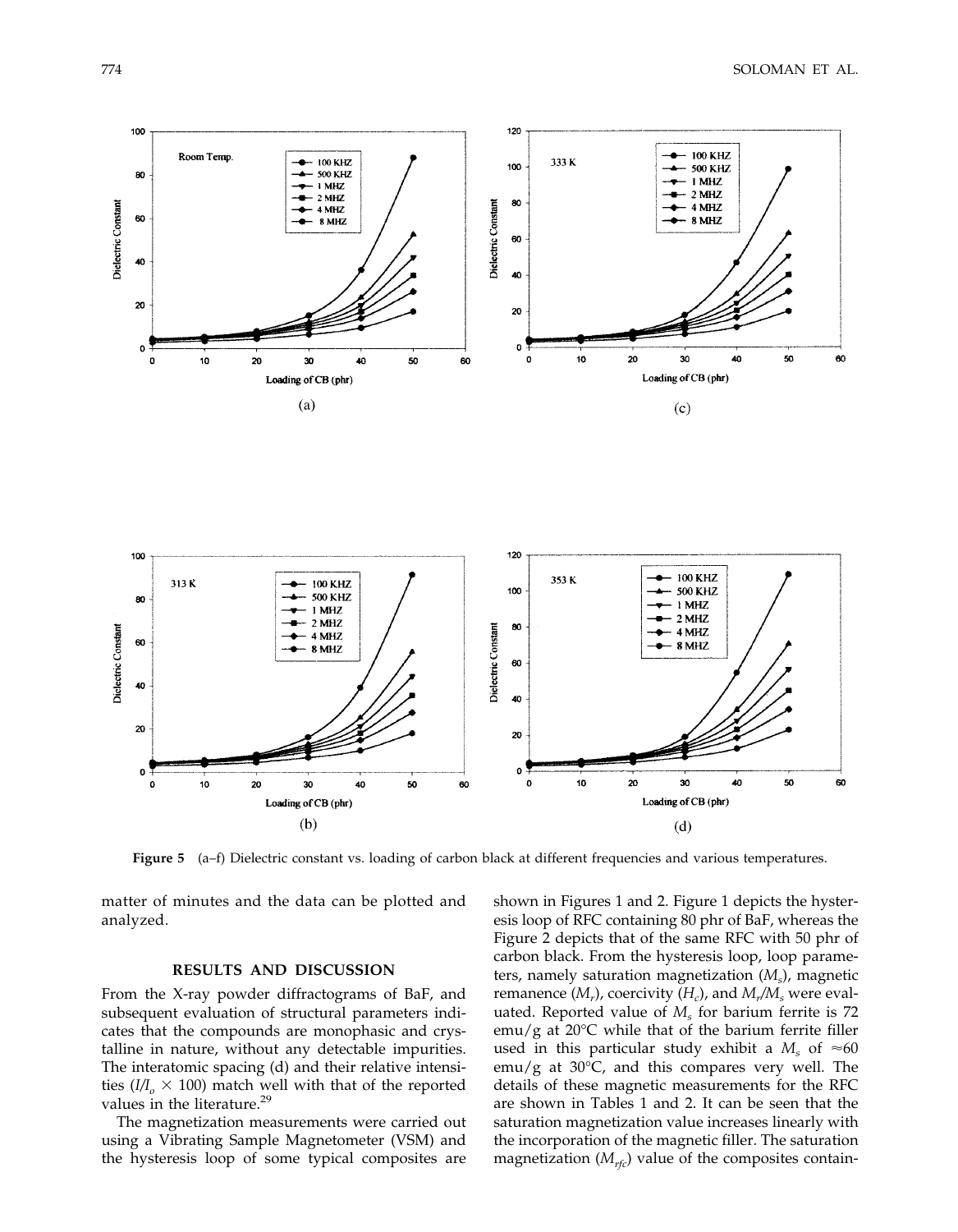



**Figure 5** (*Continued from the previous page*)

ing filler can be related to the loading of the filler by a simple relation,

$$
M_{rfc} = W_1 M_1 \tag{4}
$$

where  $W_1$  is the weight fraction of filler and  $M_1$  is the saturation magnetization of the filler. The coercivity of the composites with loading of fillers remains the same as that of BaF and does not undergo any appreciable change with filler loading. Apart for a small drop in coercivity when compared to a composite without carbon black, the  $H_c$  of composites with carbon black also have almost identical values. The magnetic saturation of the composites with carbon black decreases with the increasing loading of carbon black, which is on predicted lines.

Barium ferrite-filled NR vulcanizates shows a lower tensile strength when compared to the gum vulcanisate. This is because of the poor interfacial adhesion between the ferrite filler and natural rubber. The average particle size determination by employing the Debye-Scherrer equation have shown that the particle size of these hexagonal ferrites are greater than that of reinforcing fillers like carbon black. The average particle size of BaF lie in the range of 60 –70 nm and had a surface area of 20–25  $m^2/g$ . It may be noted that the particle size determined by the Debye-Scherrer equation represents only the average distribution of the particles, and hence, the surface area calculated by employing the relation  $A_s = 600/D\rho$  is only indicative, and this cannot be compared with the surface area as determined by techniques like BET (Branauer, Emmett, and Teller). The total interface area between the filler and the elastomer depends on the surface area of the filler and the amount of filler in the compound. Because the surface area of BaF is smaller, the extent of interface between the polymer and ferrite filler is also less; thereby decreasing the tensile strength.

The tensile properties and hardness of the vulcanizates containing BaF and carbon black are shown in Table II. Figure 3 depicts the variation of tensile strength of RFC with the loading of carbon black. Tensile strength increases with the addition of carbon black up to a loading of 30 phr and decreases thereafter. This is due to the fact that the carbon black is a well-known reinforcing filler. The tensile strength decreases at higher loading of carbon black because of the dilution effect, which is due to the diminishing volume fraction of polymer in the composite.

The modulus of the composites increases, which is characteristic of reinforcing fillers. The modulus at 300% of these rubber ferrite composites showed a steady increase with addition of carbon black. The hardness of these composites also showed a steady increase with the loading of carbon black, which is on expected lines.

The dielectric constant of pure BaF and natural rubber vulcanizates with and without carbon black at various frequencies and at different temperatures were evaluated and are shown in Figure 4(a)–(h)*.* It can be seen that the dielectric constant decreases with increasing frequency for composites containing BaF and different loadings of carbon black. This behavior is in accordance with the Maxwell Wagner theory of interfacial polarization $30$  and they obey the relation,

$$
\varepsilon^{11} = (r - r^1)(\varepsilon^1 \times \omega) \tag{5}
$$

where  $\epsilon^1$  and  $\epsilon^{11}$  are the real and imaginary parts of the dielectric constant,  $r$  and  $r<sup>1</sup>$  are the AC and DC conductivity, respectively, and  $\omega$  is the frequency.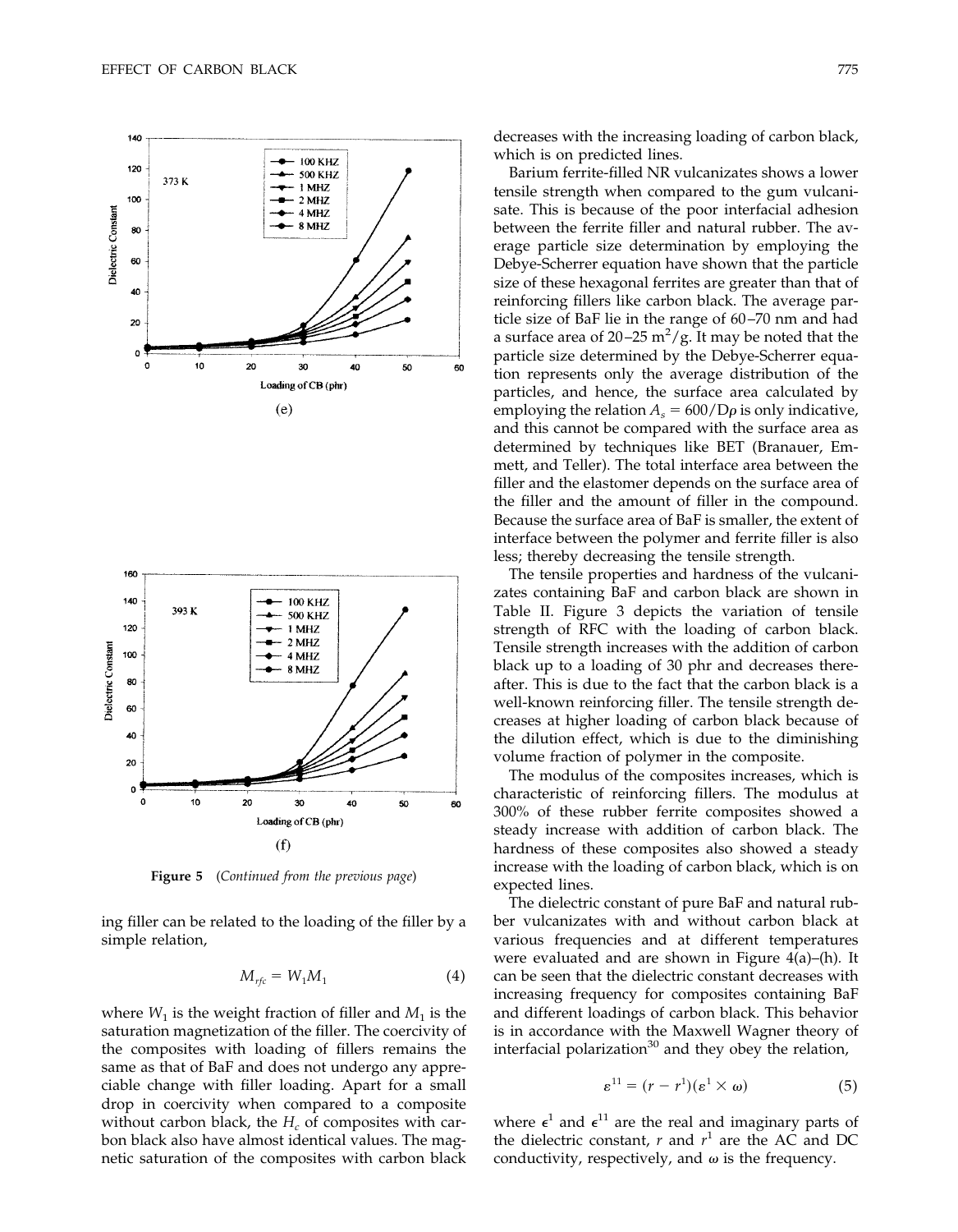



**Figure 6** (a–f) Dielectric constant vs. loading of carbon black at different temperatures and various frequencies.

It is known that the addition of carbon black fillers in rubber ferrite composites enhances the bandwidth of absorption.31,32 The microwave absorption of the composite is dictated by the surface impedence,

$$
Z_{\text{in}} = (\mu_r / \in \, r)^{1/2} \tanh |j(2\pi d/\lambda)(\mu_r / \in \, r)^{1/2}| \qquad (6)
$$

where  $\lambda$  is the wavelength of the microwave in free space and *d* is the thickness of the absorber. According to the transmission line theory, the reflection coefficient of electro magnetic radiation, *R* (dB), under normal wave incidence at the surface of a single-layer material backed by a perfect conductor can be defined  $bv^{33}$ 

$$
R = 20\log\left[\frac{Z_{\text{in}} - Z_o}{Z_{\text{in}} + Z_o}\right] \tag{7}
$$

where  $Z<sub>o</sub>$  is the characteristic impedence of free space,  $Z_{o} = \sqrt{\mu_{0}/\epsilon_{0}}.$ 

In RFC, the addition of magnetic fillers modify the permeability and the incorporation of carbon black in RFC increases the dielectric permittivity of the composite. Thus, a judicious choice of magnetic filler with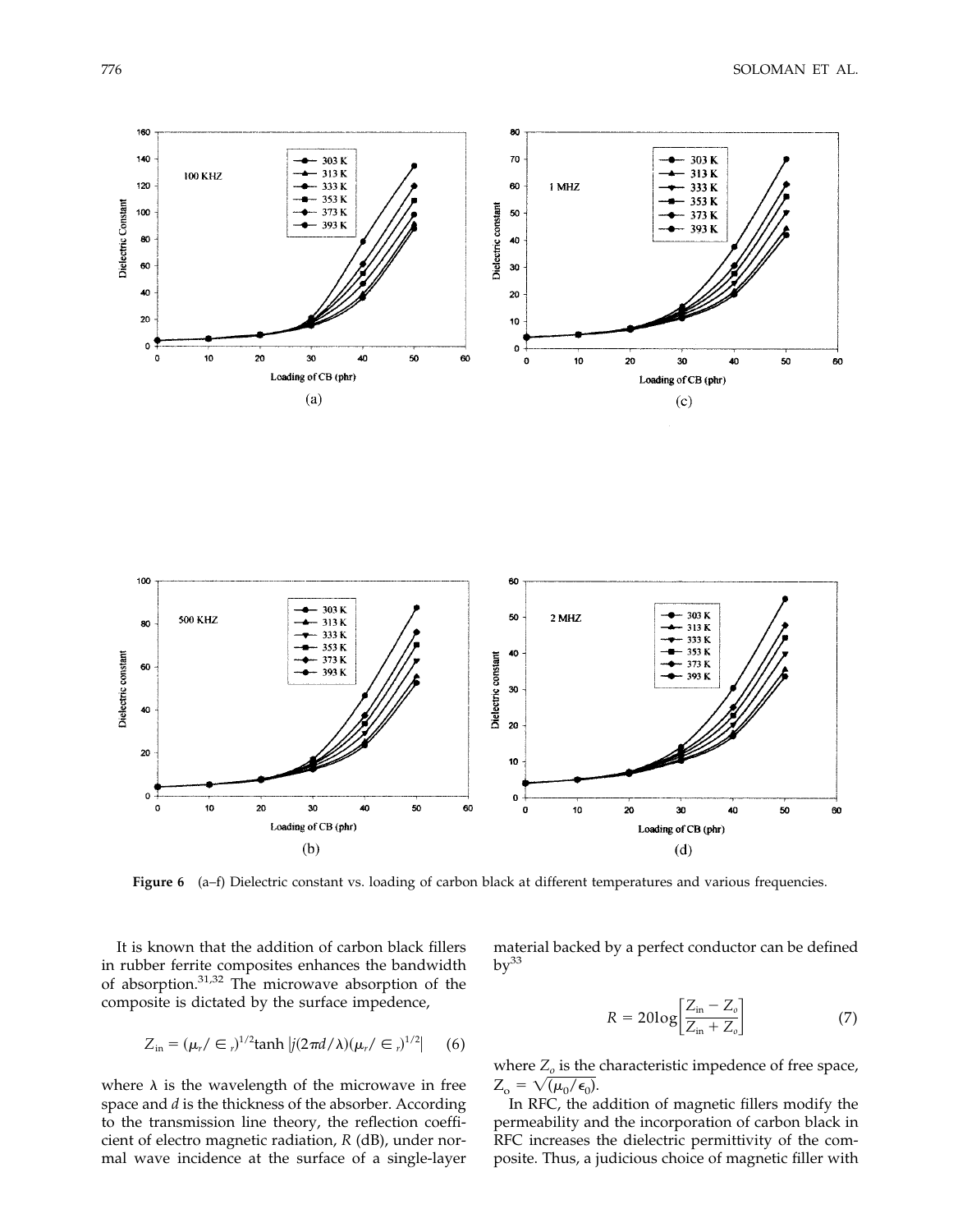$\overline{\mathbf{3}}$ 

25

20

15

10

Dielectric constant



303 K 313K 8 MHZ  $333K$ 353 K 373 K 393 K

#### 5  $\pmb{0}$ 10  $\mathbf{o}$ 20 30 40 50 Loading of CB (phr)  $(f)$

**Figure 6** (*Continued from the previous page*)

an appropriate reinforcing filler enhances the microwave absorbing characteristics of a composite apart from modifying the mechanical properties of the composite. The increase of permittivity is evidenced by our results, which are shown in Figure 5(a)–(f). From Figure 5(a)–(f), it can be seen that the dielectric constant increases substantially after a loading of 20 phr of carbon black. It may be noted that dielectric constant of 4.3 increases to 135 (at 100 kHz at 393 K) for a loading of 50 phr of carbon black on a base RFC containing 80 phr of BaF. This result is significant because devices based on natural rubber and ferrites

with the required mechanical strength and dielectric constant can be prepared by the incorporation of carbon black into the RFC.

The effect of loading of carbon black on the dielectric permittivity at different temperatures and various frequencies has also been studied and is represented in Figure 6(a)—(f). The dielectric permittivity increases with the loading of carbon black. The dielectric constant also increases with temperature. This is because in dielectrics, ionic polarization increases the dielectric constant with increase in temperature. Moreover, the increase in dielectric constant is prominent at lower frequencies than the one at a higher frequency. Thus, by an appropriate loading of barium ferrite and carbon black in natural rubber, rubber ferrite composites with the required dielectric properties and optimum mechanical and magnetic properties can be prepared.

# **CONCLUSION**

Rubber Ferrite Composites (RFC) based on natural rubber and barium ferrite containing carbon black can be synthesized according to a specific recipe. It was found that the processability was not much affected by filler incorporation, and the percolation threshold was not reached even at 130 phr of the filler. Studies on magnetic properties indicated that these composites posses suitable magnetization values. The coercivity of the composites remained almost the same as that of the ceramic barium ferrite. Analysis of mechanical properties indicated that the addition of N 330 (HAF) carbon black enhanced the tensile strength and modulus. The dielectric constant increases appreciably with the incorporation of carbon black. Hence, the mechanical, dielectric, and magnetic properties of these composites can be tailored for various applications, particularly for designing the microwave absorbers by the judicious choice of barium ferrite and carbon black.

M.A.S. thanks UGC, Government of India for the fellowship under the FIP scheme of the IX plan period.

## **References**

60

- 1. Smit, J.; Wijn, H. P. J. Ferrites; Philips Technical Library: Eindhoven, The Netherlands, 1959.
- 2. Bate, G.; Alstad, J. IEEE Trans Mag 1969, 5, 823.
- 3. Murthy, V. R. K.; Viswanathan, B. Ferrite Materials, Science and Technology; Narosa Publishing House: New Delhi, India, 1990.
- 4. Soohoo, R. F. Theory and Applications of Ferrites; Prentice-Hall: Engle wood Cliffs, NJ, 1960.
- 5. Benito, G.; Morales, M. P.; Requena, J.; Raposo, V.; Vazquez, M.; Moya, J. S. J Magn Mag Mater 2001, 234, 65.
- 6. Hong, Y. K.; Jung, H. S. J Appl Phys 1999, 85.
- 7. Mendoza-Suarez, G.; Matutes-Aquino, J. A.; Escalante-Garcia, J. I.; Manta-Molinar, H.; Rios-Jara, D.; Johal, K. K. J Magn Mag Mater 2001, 223, 55.